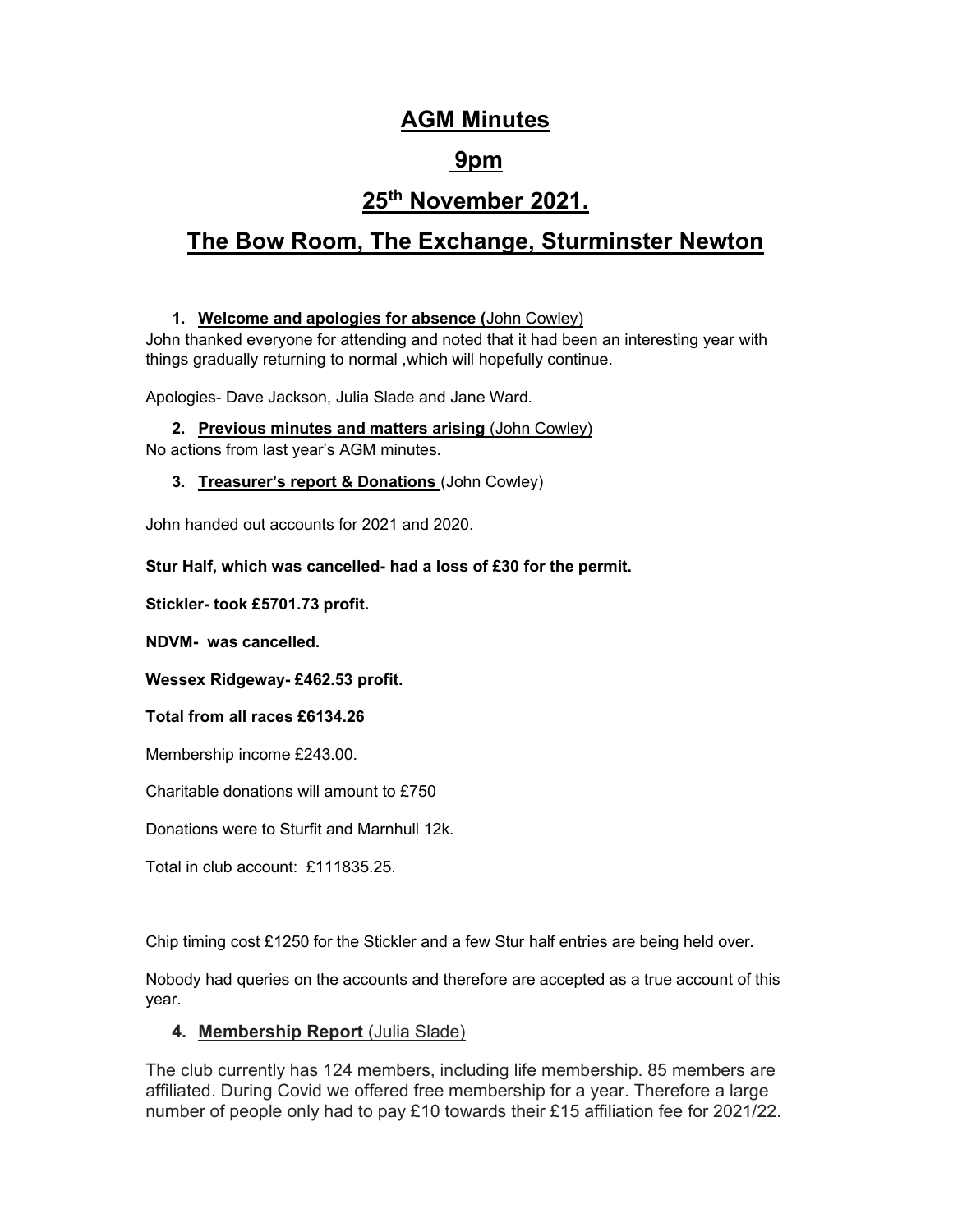Some people were entitled to free non-affiliated membership this year having paid last year and therefore the total number of members could drop this year if some of those don't renew.

In 2019 we had 135 members and it would be good to increase numbers again now that everything has opened up and running seems to have increased in popularity through the pandemic. Thanks to Paul for running a C25k already and for doing another in January which should hopefully introduce a few more into the club.

All members are registered on the England Athletics portal and individuals can find their URN and check their details are correct on the 'my athletics portal' as well as finding out about other perks of membership such as discounts from hotels, brands etc. It's worth checking your details as EA updated their system at the end of March and for some people the first line of their address went missing.

All members should be getting club emails – please check that you are getting them.

## Membership fees for 2022 (Julia Slade)

The England Athletics registration fee is increasing from £15 to £16. Competitive membership fees will therefore increase by £1 to £26. The club subsidises the affiliation fee by £5 (an offer you don't get when you join other clubs). The non-affiliated membership will remain at £15. Fees are due on April  $1<sup>st</sup>$ .

### 5. Captain's Report & 2022 Race Dates (Nick Brooke)

The Captain apologised for being unable to attend events over the last 2 years but should be able to attend Thursday night training more frequently in the future.

98 Dorset Doddlers raced during the year and there were 588 total Doddler racing efforts. So an average of 6 races per Doddler, but we know that a few ran substantially more than this average and some sensibly fewer.

As a club, we were represented at:

- 19 10km races
- 7 10 mile races
- 22 half marathons
- 26 full marathons.

34 Doddlers ran at least 1 full marathon.

Plus all the unreported ones. We also put 6 teams in the Wessex Ridgeway Relay.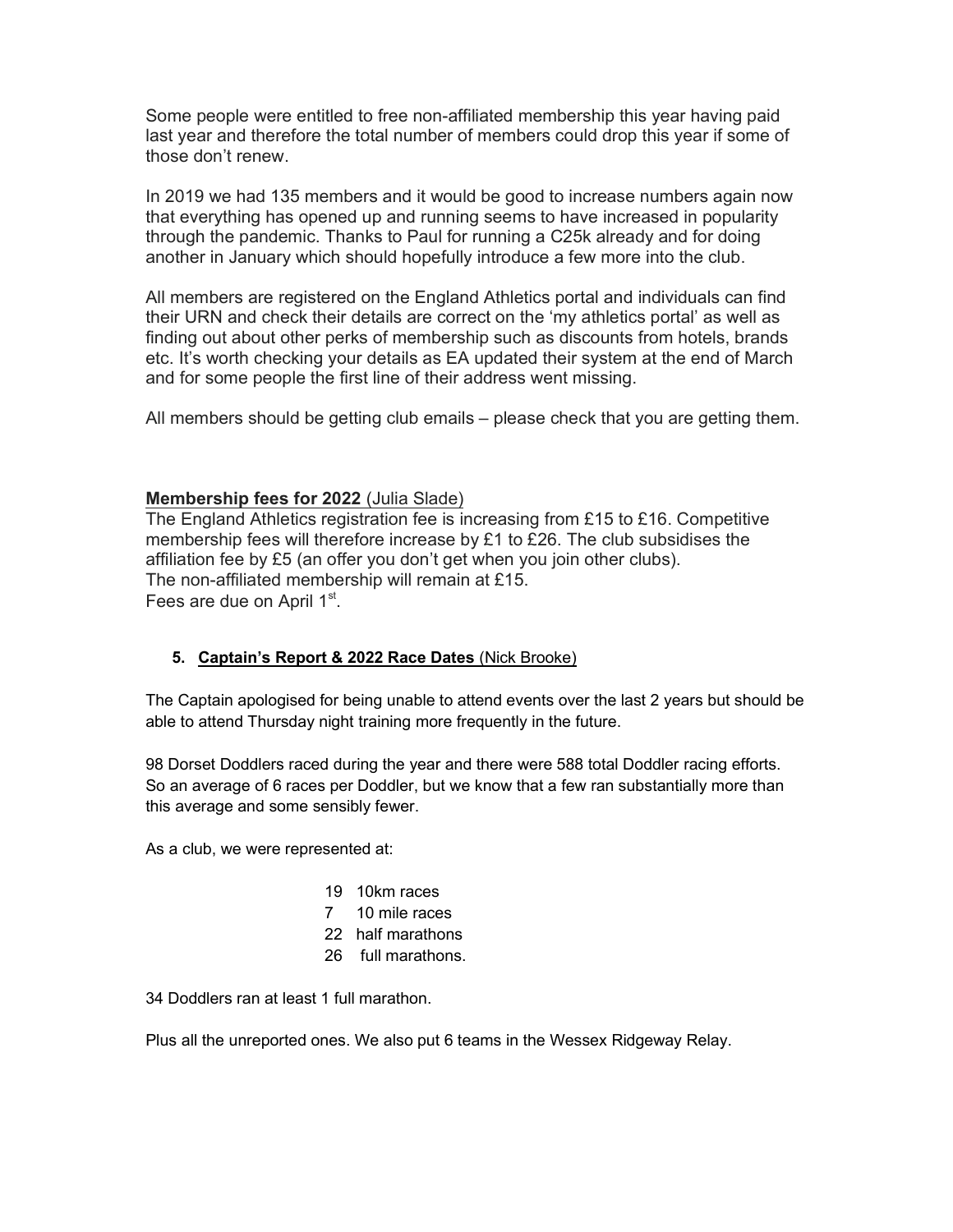### Club Championships

This age graded Championship had 12 Club Champs races this year plus any officially timed 5k (including Park Run) and any marathon comprising:

- 3 virtual races at the beginning of the season
- 4 internal club races (Broad Oak Hilly, Purbeck 10k, Marnhull 12k and Stur 5.)

And

5 externally organised races (Dorset Ooser, Lytchett 10, Black Hill 10k, Hellstone Half and Wimborne 10)

Competing in at least 1 club champs race were: 46 men

19 ladies

The results are hotly contested, in the sense of not hotly disputed but rather trying to score one over. Nowhere more so than between a certain married couple and a chairman and his successor. Both men's and ladies championships will be decided at the Stur 5 on 2<sup>nd</sup> December.

### Keith Vine

Just 18 races have qualified this year, having more than 6 Doddlers competing. A couple of trails races with sufficient runners were not included as there were less than 6 runners (i.e runners ran as a group socially so not racing).

We usually have over 30 races qualifying but a certain conspiracy theory has meant fewer races being held than in previous years.

Competing in at least 1 Keith Vine champs race were:

#### 48 men 32 ladies

Again, the results are close at the top and final standing will be decided at Stur 5 and The Full Montycute on Sunday 5<sup>th</sup> December.

Speaking personally – I hope next year's target paces are not quite so gut busting and heart attacking. I can't remember when I last raced a whole race even near my target.

### DRRL

The DRRL fixtures for 2022 have been announced:

| 01-Jan | <b>Broadstone Quarter</b>   |
|--------|-----------------------------|
| 06-Feb | <b>Blackmore Vale Half</b>  |
| 13-Feb | Lytchett 10                 |
| 03-Apr | Marnhull 12k (social after) |
|        |                             |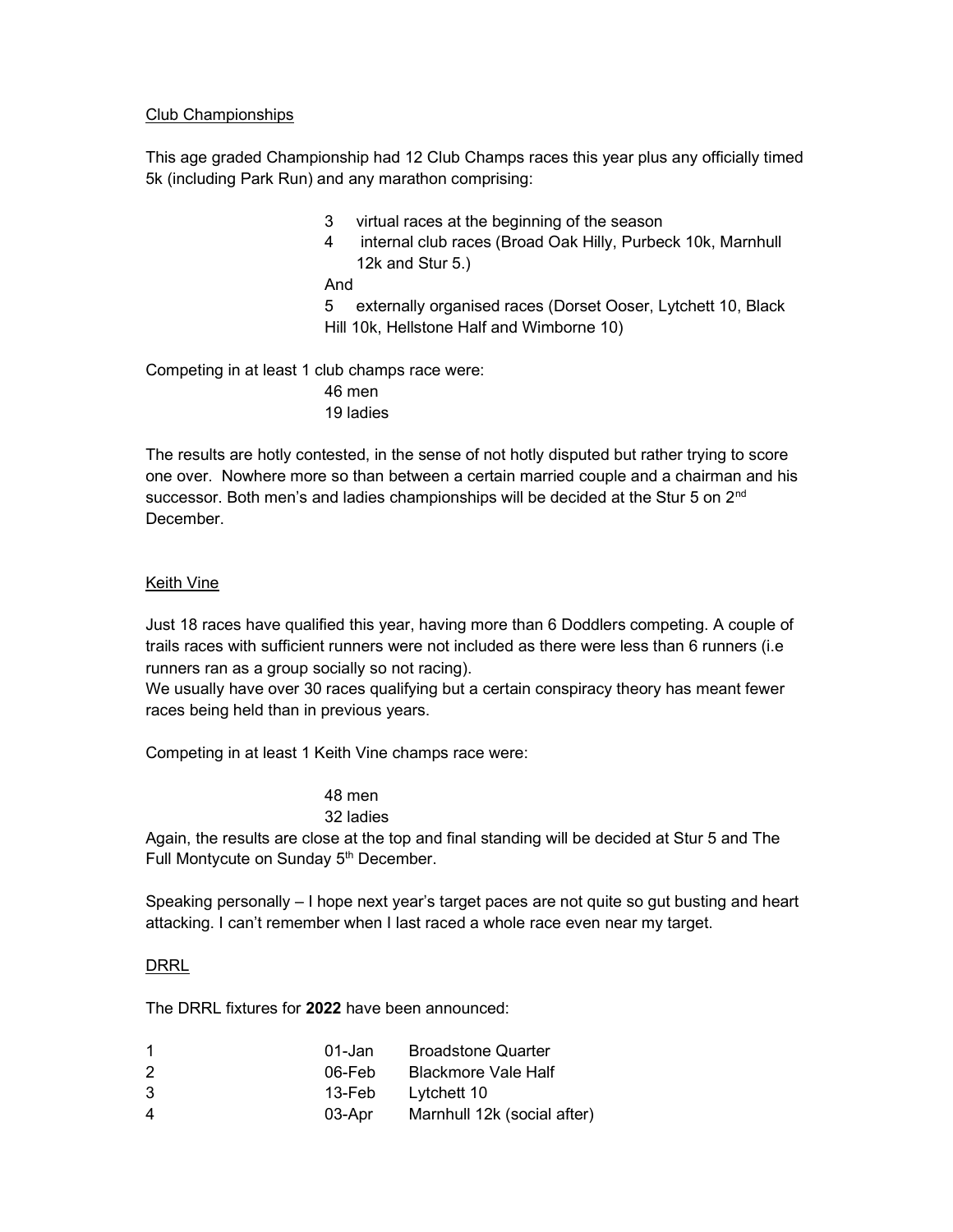| 5              | 01-May    | North Dorset Village Marathon        |
|----------------|-----------|--------------------------------------|
| 6              | $16$ -May | May 5                                |
| $\overline{7}$ | 12-Jun    | <b>Puddletown Plod Half Marathon</b> |
| 8              | 17-Jun    | Purbeck 10 (Fri evening)             |
| 9              | $03$ -Jul | Portland 10 mile                     |
| 10             | $25-Sep$  | Holburne 5 miles                     |
| 11             | 09-Oct    | Gold Hill 10k                        |
| 12             | 20-Nov    | Wimborne 10                          |

There was no Dorset Road Race League this year and no Lytchett Relays either.

We encourage all Doddlers to enter these races as you will score points for yourself and the club. There are awards for top scoring individuals and top scoring teams. Individual awards are not only for the very best but also in every 5 year vet age category, so even if you feel you are only half competitive, give it a go because even the best in your age group will struggle to get their 7 races done.

There is also a 'Fidelity' award for anyone completing all 12 DRRL races.

## Also of note is 2022 Dorset County Championship Races (DCC)

|   | 01-Mav | North Dorset Village Marathon           |
|---|--------|-----------------------------------------|
| 2 | 17-Jun | Purbeck 10k (Friday evening)            |
| 3 | 03-Jul | Portland 10 mile                        |
| 4 | 07-Aug | <b>Sturminster Newton Half Marathon</b> |

Well done everyone who has represented the club this year, whether contesting for prizes or just getting your money's worth and feeling so much better afterwards, you're all worthy ambassadors of the club.

SEAA (South of England Athletic Association) have quite a lot of team events. If there was enough interest to form a team for any particular one I'm sure that the treasurer could be persuaded to part with £20 (or whatever the present cost is) to affiliate as individuals. One event I have often participated in is the SEAA Fell Running Championships on the Isle of Wight. A weekend of lunatic racing, 3 races over little more than 24 hours. Saturday has races at 11.00am and 3.00pm, with a 12 miler on Sunday. Lots of climbing, not surprisingly, and coming down. Also, you don't have to do all 3 races. It would be great to take a team there this year.

Provisional Club Championship races for 2022

There will be 12 cc races plus any 5k and marathon, as usual.

| Internal races:      | Milborne 10<br>Broad Oak Hilly<br>Stur 5 |
|----------------------|------------------------------------------|
| 3 x Trail 10k races: | Sika 10k (Wareham)<br>Coombe Keynes      |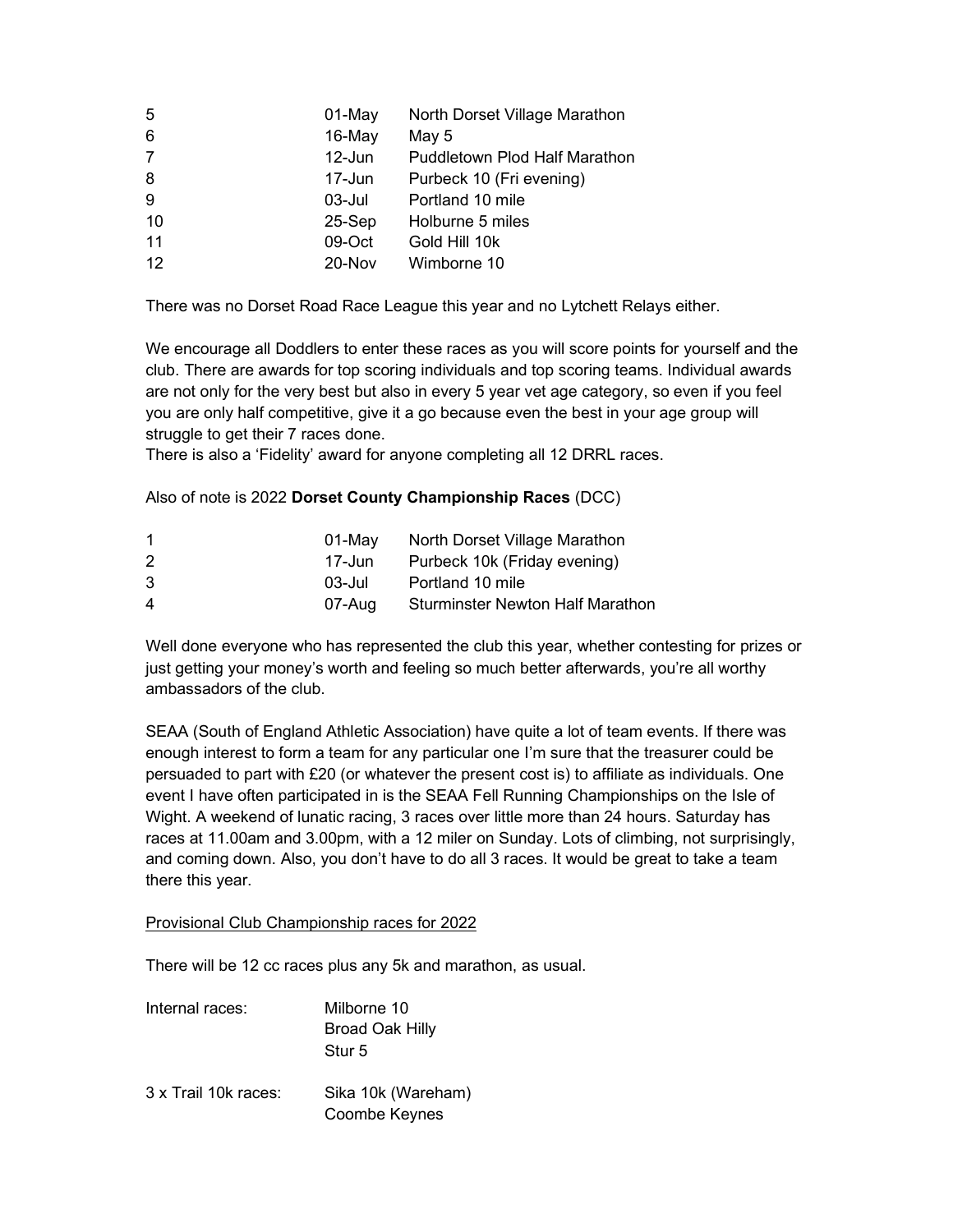#### Black Hill

- 2 x 12k On road the Marnhull 12k Trail – Studland Stampede. Enter this race via Jane Ward who has secured 20 places.
- 2 x 10 milers from the DRRL Portland 10 Wimborne 10
- 2 x half marathons On road Yeovil Half Off road Dorset Invader.

Summary table. All to be confirmed.

| <b>Date</b>               | Race                   | <b>Distance</b>        | <b>Terrain</b> | Organiser               |
|---------------------------|------------------------|------------------------|----------------|-------------------------|
| $9th$ or 16th             | Milborne 10            | 10 miles               | Road           | Internal                |
| January                   |                        |                        |                |                         |
| 15 <sup>th</sup> February | Sika 10k               | 10k                    | Trail          | <b>Ultimate Fitness</b> |
|                           | (Wareham)              |                        |                |                         |
| $27th$ March              | <b>Yeovil Half</b>     | $\frac{1}{2}$ Marathon | Road           | Race Nation?            |
| 3rd April                 | Marnhull 12k           | 12k                    | Road           | St. Gregory's           |
|                           |                        |                        |                | School                  |
| May                       | <b>Broad Oak Hilly</b> | 4 miles                | Road           | Internal                |
| 19 <sup>th</sup> June     | Coombe                 | 10k                    | Road           | Coombe                  |
|                           | Keynes                 |                        |                | Keynes Trust            |
| 3rd July                  | Portland 10            | 10 miles               | Road           | Royal Manor of          |
|                           |                        |                        |                | Portland AC             |
| 29 <sup>th</sup> August   | Dorset Invader         | $\frac{1}{2}$ marathon | Trail          | <b>White Star</b>       |
|                           |                        |                        |                | Running                 |
| Tbc September             | <b>Black Hill</b>      | 10k                    | Trail          | <b>Bere Regis</b>       |
|                           |                        |                        |                | Scout Group             |
| 16 <sup>th</sup> October  | Studland               | 12k                    | Trail          | <b>National Trust</b>   |
|                           | Stampede               |                        |                |                         |
| 20 <sup>th</sup> November | Wimborne 10            | 10 miles               | Road           | Wimborne AC             |
| December                  | Stur 5                 | 5 miles                | Road           | Internal                |

### Coaching Report (Ian Pollard)

Our training year began post lockdown, at the end of March with one Shaftesbury session, prior to Summer runs, and Thursdays from Sturminster Newton from 1<sup>st</sup> April. Sessions started from the Industrial Estate in Stur initially and then from Sturfit in July.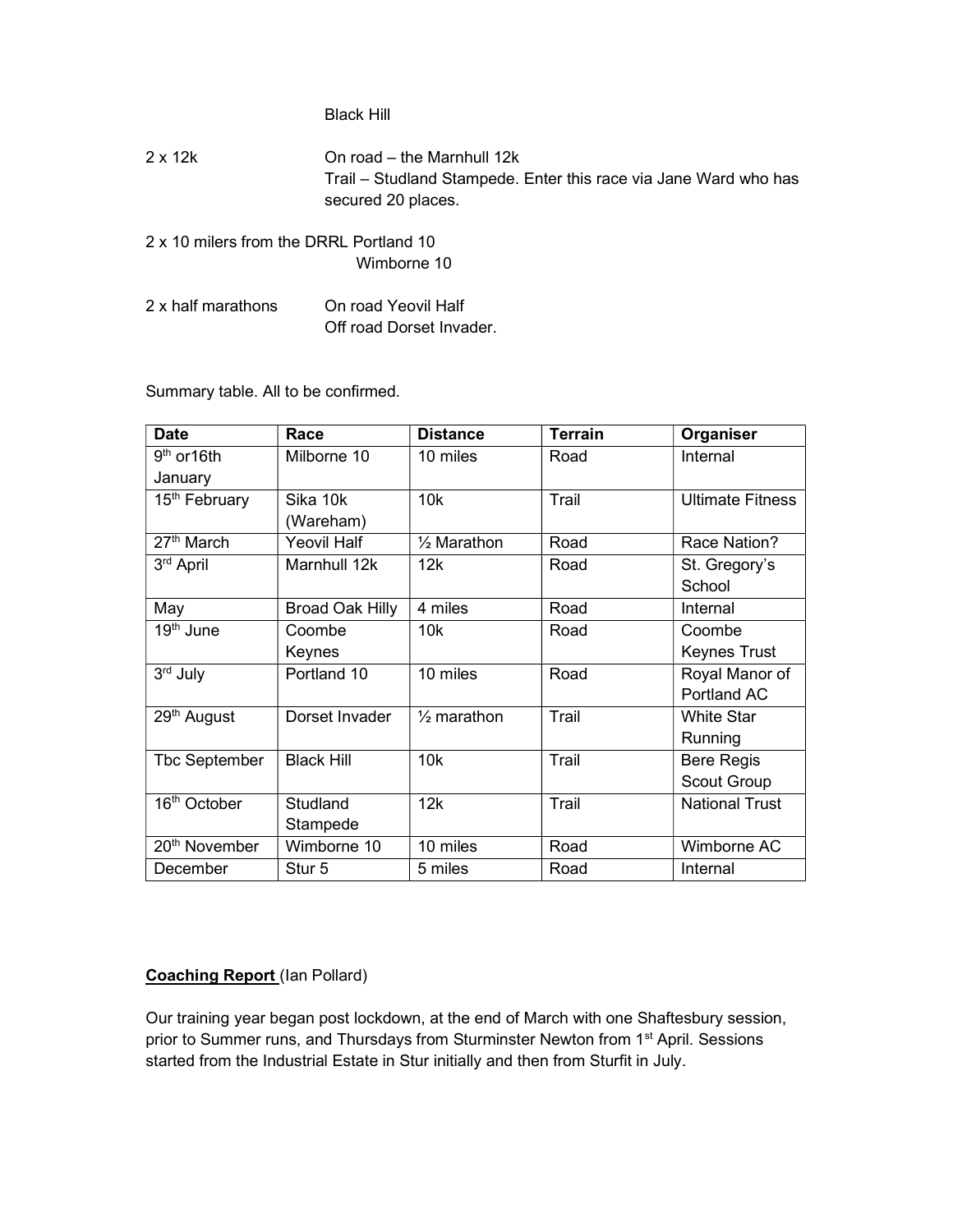We used the usual summer locations in and around Stur and 3 track sessions at Stur High **School**.

The numbers attending were slow to build back up post lockdown, so thanks to those who have attended and I would encourage others to engage with the sessions. There is much to be gained from running in a training environment.

I always welcome your views on training with relation to times, locations and structured sessions, etc.

We are back to using Sturfit for our clubroom and showers / changing etc.

A big thank you to Shams and Paul who have both undertaken the EA CiRF qualification. Shams qualified in the late summer, having done a lot of his course and assessments online, which was tough.

**Post AGM update:** Paul passed his assessment on Sunday  $28<sup>th</sup>$  November. He apparently wowed the examiners with a great demo.

Both of them have put a lot of time and effort into the course and will be a big benefit to the club. We now have 3 CiRF qualified coaches.

Very well done to Shams and Paul.

Paul deserves a special mention for his C25K course, which ran from May to August with 20 or so participants, some of whom have now joined the Doddlers. The second course is scheduled for January in the New Year where Paul will be ably assisted by Craig White, Amanda and Vics.

### Summer Runs (John Cowley)

There was a late start this year and the first run was in May. It was a very successful set of runs with 20 plus and occasionally 30 plus runners. There were some new locations and some old favourites.

### Wessex Ridgeway (Jane Ward via Ian Pollard)

The race was held on 11<sup>th</sup> July this year, delayed from May. It will be back to May in 2022 on Sunday the 22<sup>nd</sup>. Many thanks to Jane for organising the race and badgering companies for prizes etc.

Thanks also to Adam Frampton and Chris Cussens for marshalling at the road crossings. There were 21 teams in total and one man ran 6 legs and 1 DNF (1 leg).

Overlap system was used again to progress the day

One team didn't complete leg 11.

Doddlers had 6 teams this year.

1<sup>st</sup> Team were the South Molton Stallions 8hr 13 mins

2 nd were Poole Runners 'A' team +1 hour

3 rd were Brook's Bucks (Stuart got lost). +1 hour 43.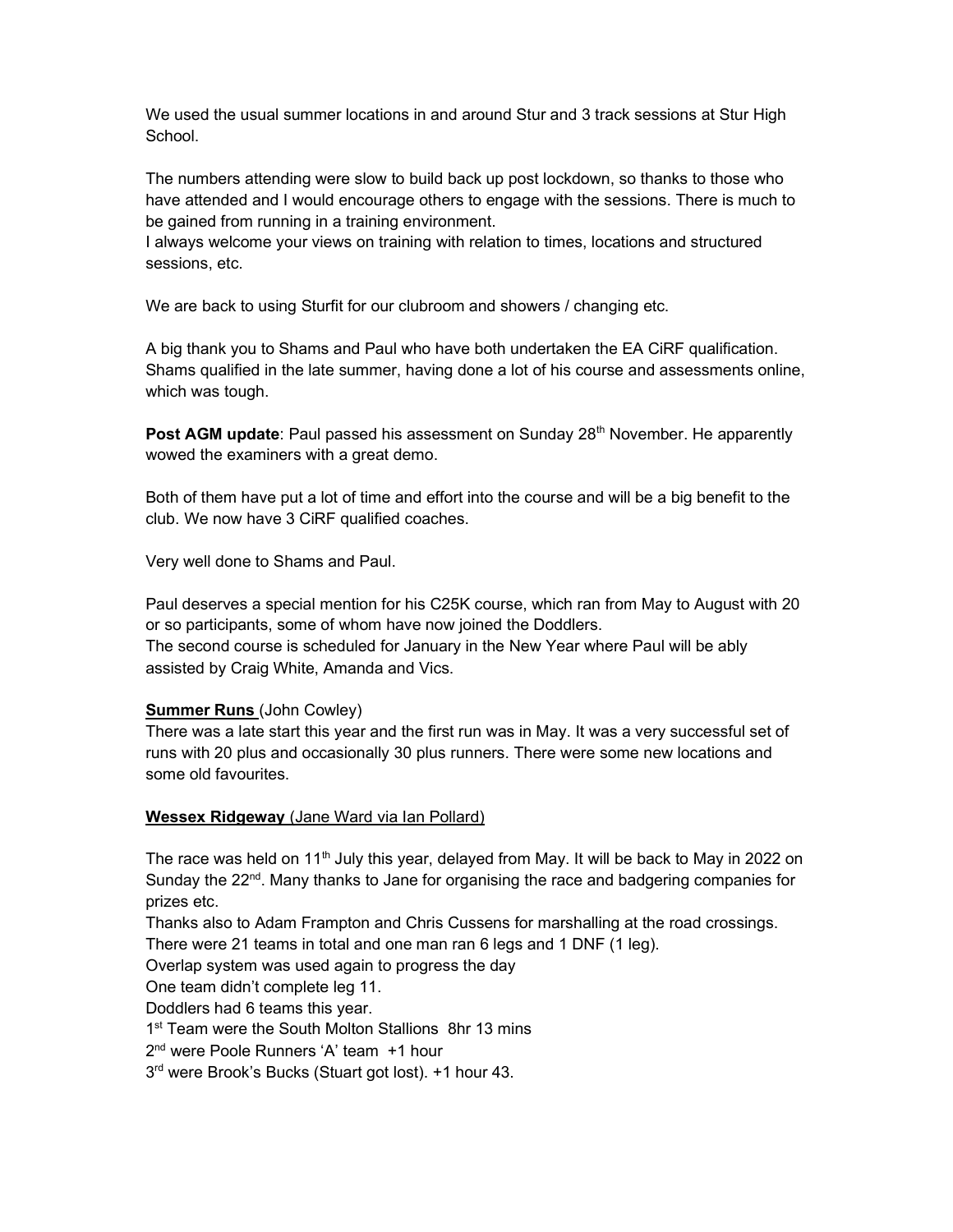The weather was mixed this year with rain, sun, chill and more rain. The conditions were wet, mud, wet and windy. There was no pub food at the end as the pub were using their indoors to host viewing of a football match for the local football team (Euro final).

There were no major mishaps and the day was thoroughly enjoyed by all runners and crew. The net income was £432.52 as some money was paid to enter our teams. The profit will be donated to Dorset Mind, as proposed by Jane.

NBs

- Brook's Bucks – Stuart got lost on leg 11. -A team – Adam was injured: Ruth, Angela and Barry did extra legs. - All Js – included a ringer in Neil, who became 'Jess'.

## The Stickler (Justin Perry)

Despite the atrocious weather (heavy rain and high winds) the race went ahead in bright sunshine and rainbows! 383 runners started the race and 382 finished. We had 517 entrants but the weather and traffic problems caused big problems on the day.

The winner finished the race in an impressive 1:04:46 and no one got lost! The feedback from the runners has been really positive and supportive. The race directors wanted to mention the incredibly generous financial support given by Telesoft Limited and CC Moore. A few lessons have been learnt and little things to improve on but overall the race went without any issues.

Big thank you to the 50+ volunteers who helped with putting out signs, parking, marshalling, recce the route, PA announcing etc etc The list is a long one. Special thanks to Ian and Peter for their extraordinary commitment to the club and support for the race directors on the day. JP thanked John Townsend for his invaluable IT skills and calmness under pressure. We are both happy to take on the RD role for next year. Sara has confirmed she is happy to continue as Chief Marshal which is brilliant news.

## Election of Club Officials (John Cowley)

After reading out the attached list of Club Officers and Roles, the standing Committee members, Race Directors and Members with Club Roles were unanimously re-elected by a show of hands.

It was noted that all the club officials, especially race directors, need support before, during and after events. All club members are urged to get involved to make Doddler races a success.